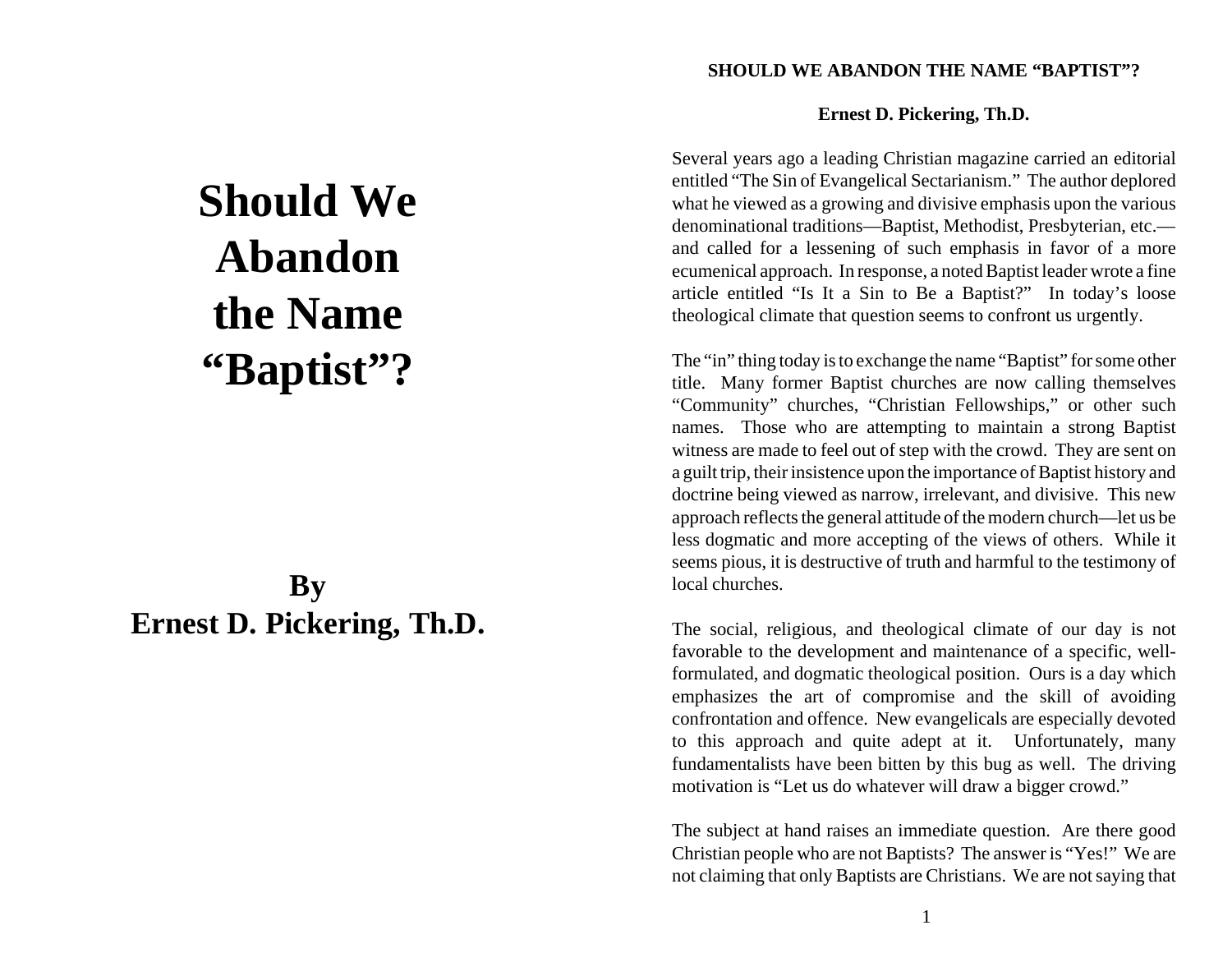only Baptists will go to meet the Lord at the Rapture. We readily recognize that there are fundamental, separated churches and institutions which do not bear the name "Baptist." This writer has been blessed over the years by personal fellowship with members of God's family who would not call themselves Baptists. But, as Baptists, we feel it is time to enunciate clearly why we are called by that name and stand up without apology and with no sense of guilt for what we believe is scriptural.

# WHY ARE SOME ABANDONING THE NAME BAPTIST?

In every generation there are theological "fads." A current fad is the desire to change the name of a church or organization from "Baptist" to something else viewed as more acceptable. While writing this article, I received a call from a pastor who had just completed work at a Baptist seminary. He was disturbed because many of the young students in the classes did not seem to view the name "Baptist" as having any particular significance. To them, any name would do. Unfortunately, this is a typical attitude today.

In defense of this concept, some say the name "Baptist" no longer describes those of a conservative theological persuasion. They say there are various kinds of Baptist—liberal, neo-orthodox, evangelical, fundamentalist, etc. In response, however, it must be noted that the dilemma is faced no matter what name one chooses. Congregations of various persuasions can be found bearing the name "Community Church" or "Bible Church." A church must continually define the meaning of its name.

A major concern seems to be that the public tends to associate the name "Baptist" with narrowness, strictness, and dogmatism. For this reason, many turn away from churches bearing that name. It is interesting that apparently the name "Christian" was originally given to the people of God by their enemies (Acts 11:26). It labeled who they were and what they believed. It cannot be denied that a name (and its accompanying position) can repel some people. Having been a Baptist pastor for many years, I can honestly say this was never a major problem for us in reaching people. However, this is not to say

it could not be a problem. Should not the public view Christians and their churches as different, as holding higher standards than the world, and as demanding more from their members than merely an occasional visit to the services? The strong fundamental churches of the former Soviet Union, for example, are much stricter in their spiritual demands for church members than American churches. Yet, even in the dark days of Communism when one could risk his life by attending an unregistered Baptist church, these churches had many unsaved people seeking out their services, hearing the Gospel, and being saved. There is something about a church that stands for truth which attracts people. Truth both repels and attracts.

The great English Baptist preacher Charles Spurgeon is sometimes invoked because he omitted the name "Baptist" from the title of his church, calling it the "Metropolitan Tabernacle." One must remember that in Spurgeon's day the Act of Uniformity and other laws were in effect. Any group not part of the Church of England could not use the name "church" in its title since the only recognized church was the state church. The absence of the title "Baptist" from the Tabernacle's name was in no way an indication of any reluctance on Spurgeon's part to be identified as Baptist. In the very first words which he uttered from the pulpit at the dedication of the newlyconstructed Tabernacle he said, "I do not hesitate to take the name Baptist."

Many who are forsaking the Baptist name today claim they can still hold all the Baptist distinctives without employing the name. My response to that is based on a good many years of observing the ecclesiastical scene. Baptist churches that change their name (1) already have weakened Baptist convictions and have been slipping toward a broader position for years and (2) will only see that process hastened by the change of name. The old adage by Shakespeare may not always be true: "What's in a name? A rose by any other name would smell as sweet."

Usually by the time a church comes to a vote as to whether or not to change its name, it has harbored for some time within its membership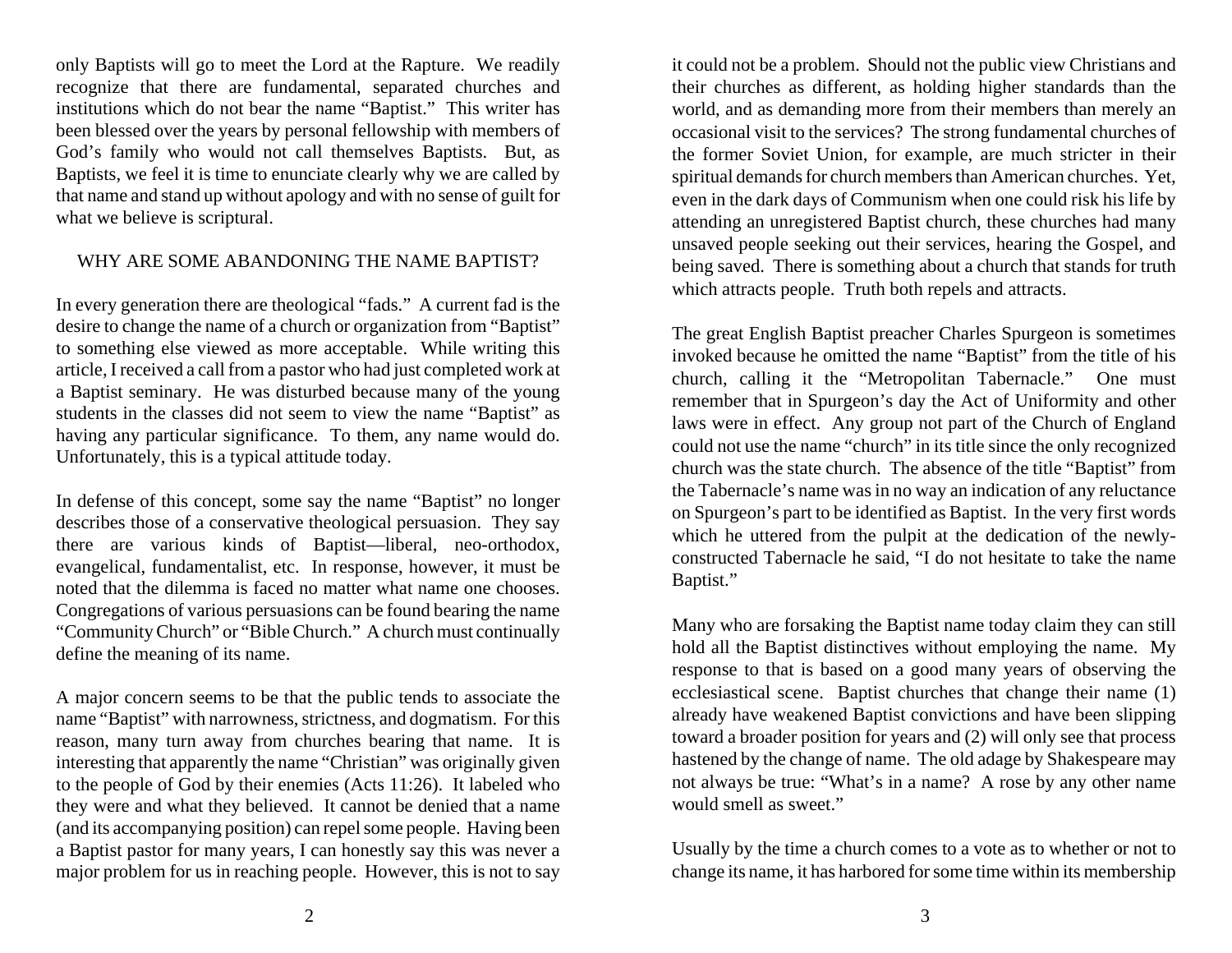people who were not really Baptists at heart. They have perhaps come from other backgrounds, have not been fully instructed in the Baptist position (or have not accepted the instruction), and are eager to shed what they feel is a "denominational image" in favor of something broader. To such persons a name change indicates the beginnings of a change in the position of the church, which will be gradual but final.

# **Diminished Emphasis on the Teaching of Baptist Doctrine**

When a church refuses any longer to bear the name "Baptist," the great Bible truths known as "Baptist distinctives" will begin to weaken in the members' minds. One example of this is the matter of "elder rule." Primarily under the teaching and influence of John MacArthur, many Baptist churches have adopted his view of "elder rule" and changed their name to "Community Church" or some other title. In this system elders assume the authority over the church, and the Baptist principle of congregational rule is usurped. While this has not accompanied every name change, it has accompanied many. When the church is no longer officially called a Baptist church, ignorance and apathy concerning the Baptist distinctives tend to grow.

# **Influx of Non-Baptist People**

Over the years I have observed the development of churches who drop the name "Baptist." Almost invariably their constituency begins to change. People who would not join the church previously because of what they observed to be **denominational narrowness** will now identify with the church. In doing so, however, they will bring into the church their broader views of both doctrine and fellowship, and soon the church will take on a different image. The name "Baptist" keeps some people out of churches. This is not all bad. Some people will go along with what they view as undesirable doctrines or positions in order to benefit from the overall ministry of a church, but will be all too eager to soften up its position and public image when the opportunity avails itself.

# **An Effect on Pastoral Leadership**

When a church drops the name "Baptist," it may expect to have a change in the type of man who would be interested in the pastorate. Men who are more inclusive will be inclined to gravitate to such a church. Some will proclaim themselves to be **baptistic** in their views, but they do not wish to be identified as **Baptists**. It is interesting that persons who do not wish to be called **Baptists** are nevertheless anxious to be known as **baptistic**. The name must have some value! Men of strong Baptist convictions will normally not accept the pastorate of a church that does not openly proclaim itself to be a Baptist church. This leaves the church vulnerable to the leadership of men of lesser convictions regarding Baptist principles.

#### **Broader Associations**

Churches that drop the name "Baptist" will be more inclined, as time goes on, to broaden their sphere of fellowship. The name "Baptist" tends to be more restrictive (which is an objection many have to it). Without that name a church begins to look upon itself as more "evangelical," with a broader base of fellowship. It tends to become less separatistic and more inclusive. Rather than limiting their cooperation to strong, fundamental, separatistic churches, they will migrate toward wider and looser fellowships, most of which will tend to be new evangelical in persuasion.

#### SPECIAL PROBLEM—COLLEGES AND SEMINARIES

Many colleges and seminaries were brought into existence by the prayers and sacrificial giving of fundamental Baptist people. There has developed in some of these schools an "itch" to distance themselves as far as possible from their Baptist roots (the "denominational walls," as some have called them) and become more broadly "evangelical" in their posture, while retaining, insofar as possible, the support of their Baptist constituency.

One such school, long part of a Baptist movement in the United States, embarked on a course to change its name. While publicly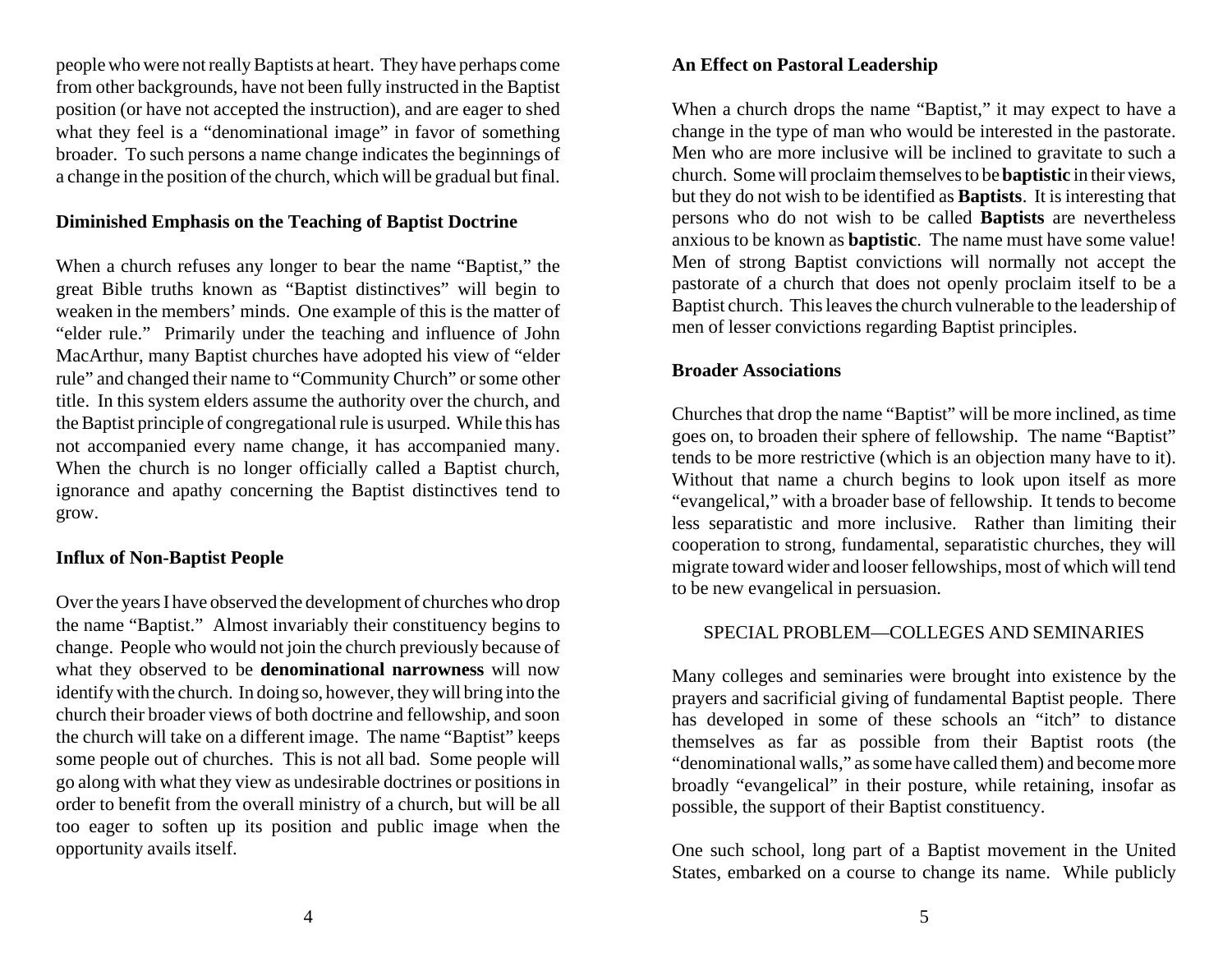asserting they were not really changing anything essential, and while "pushing the right buttons" so as to assure their longtime constituents that everything was all right, the president of this institution had a definite agenda in mind, which did not coincide with the historic position of the college. It was the president's intent to move the school away from the separatist Baptist position it had historically occupied.

In a set of notes distributed only to the Executive Committee of the institution, the president, who had only recently come from a position in an interdenominational, new evangelical school, lamented that for all these years the college had been cut off from the "conservative evangelical community" due to its Baptist image. Since he believed this "evangelical community" needed a liberal arts college to which they could send their students, he proposed to his Executive Committee (and later to the Board of Trustees) that the Baptist school make the changes necessary in order to enable them to fill that need. One of his principal declared goals was to "broaden the student and supporting constituency to include all conservative evangelicals." He suggested the school pattern itself after Moody Bible Institute and "de-emphasize denominational walls." In other words, for all practical purposes, the school would cease to be a Baptist institution in the sense that its founders originally intended. Those who began the school never envisioned it to be a training ground for "evangelicals." They purposed for it to be a center for the training of people who would have Baptist convictions to serve in fundamental Baptist churches. The entire purpose of the founders has now been perverted.

Part of the plan to change the institution involved the creation of a special board of reference apart from the regular governing board. Members of this board would not have to meet the same doctrinal and ecclesiastical requirements as members of the regular board so that "prominent evangelical Christians whose church membership might otherwise exclude them from the Board of Trustees" could serve. The name of the college was to be changed and the name "Baptist" removed from the publicized title in order to give it the desired broader image. The proposed program has now been completed. The name is changed, the college is moving in a broader sphere, and yet it still retains its approval as an official Baptist training institution by a national body of Baptist churches.

#### WHY SHOULD WE RETAIN THE NAME "BAPTIST"?

Not all share the feeling that the name "Baptist" is expendable. Large numbers of pastors and congregations still feel that there are good reasons for retaining the name and not hastily discarding it in the rush to be "contemporary" and "relevant." What are some of these reasons?

#### **The Historical Reason**

While history, especially church history, seems of little importance to many today, it ought to be viewed as important, particularly to Baptists. Part of our problem is our churches are filled with people who know virtually nothing of Baptist history. They have no sense of history and of their ties with great men and women of the past.

Individuals and congregations holding to some of the principles now called "Baptist distinctives" can be found back in the early years of church history, even though the name "Baptist" was not commonly used until later centuries. It is not necessary, however, for us to prove a line of "historical succession" in order to establish the validity of a Baptist church today. A church is validated by its adherence to scriptural truth.

We walk with the giants when we proclaim ourselves to be Baptists. Our forefathers endured great struggles, fiery trials, and severe persecutions because they were part of a hated group—the Baptists. They were not persecuted because of the name they bore *per se*, but **because of the biblical doctrines associated with that name.**

Shall we haul down our banner and quietly sneak away on the plea that some modern hearers are offended by the Baptist name? Shall we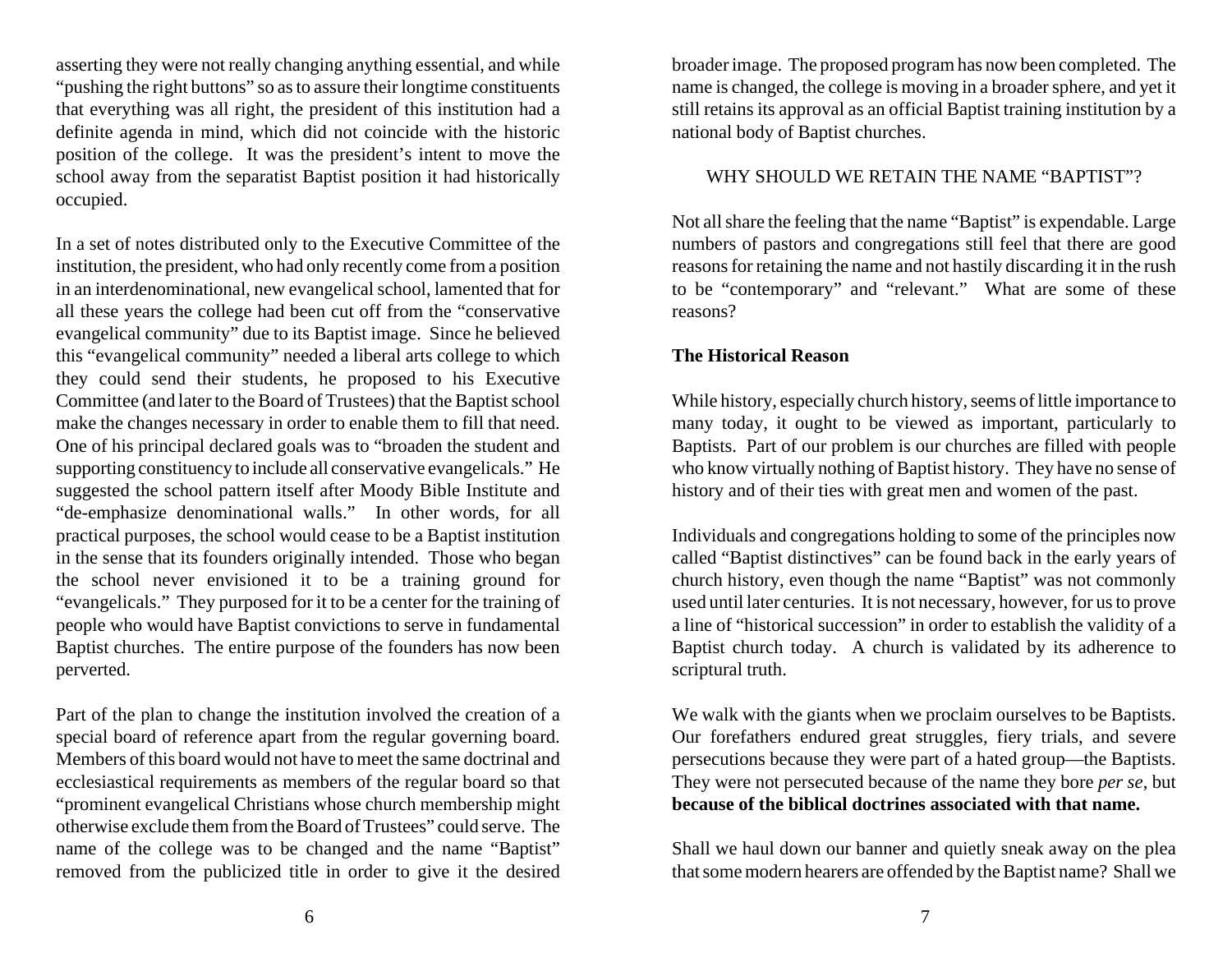allow a modern generation with weakened doctrinal convictions to dictate to us our stance and approach? We should not! We should instruct our people in Baptist history and thus instill in them some of the same courage and faith that characterized our forefathers. Those who wish to drop the name "Baptist" will not be devoting much time to such instruction.

# **The Ethical Reason**

If a church is a Baptist church, why should it be ashamed to say so? Why entice people into it only later to reveal to them its true nature? This smacks of deceit. We need not be ashamed of our heritage and position. There is no valid reason to hide what we really are.

# **The Theological Reason**

When we say we are "Baptists," we are affirming our allegiance to certain doctrines we believe to be biblical and essential. The name "Baptist," if properly used, explained, and understood, can assist in the constant effort to keep a church from drifting theologically. It is not a guarantee of continued doctrinal faithfulness since some churches with the name "Baptist" have slipped into liberalism. It is, however, a deterrent to such defection. The name binds a church to a historical and theological position.

The name "Baptist" has historically encompassed the following doctrines:

- 1. *Supreme authority of the Bible in doctrine and practice*—Doctrine is obtained from the Word of God alone.
- 2. *Autonomy of the local church*—There is no valid outside control over a congregation.
- 3. *Priesthood of the believer*—Each born-again person has immediate access to God.
- 4. *Two ordinances*—There are no "sacraments," only the ordinances commanded by the Lord, immersion and the Lord's Supper.
- 5. *Individual soul liberty*—No one should be coerced into any type of religious worship, but is free to choose.
- 6. *Regenerate church membership*—A local church is composed of believers only.
- 7. *Two church offices*—The two offices specified in Scripture are those of pastor and deacon.
- 8. *Separation of church and state*—The civil government should not control the church, and the church should not seek to control the government. The church is not a political but a spiritual entity.

The name "Baptist," as can be seen, embodies a wealth of theological significance. While it is true that goodly numbers of Baptist people do not understand this significance, that is no argument for rejecting the name. It is a powerful argument in favor of careful, systematic, and biblical instruction on all aspects of Baptist theology. We need to teach our people what it means to be a Baptist. Emphasis needs to be laid on why these Bible truths historically held by Baptists are important. Rather than downplaying the differences between ourselves and the many denominational groups around us, which is the fashion today, we need to point out the differences and their biblical significance.

Baptists historically have emphasized the local church, its composition, ordinances, functions, and mission. Ecclesiology (the doctrine of the church) is not a high area of interest for most Christians today. Many do not feel the Scriptures are very definitive about the nature of the local church. It doesn't make any difference what kind of church one belongs to as long as it "preaches the Gospel." This would be the view of many. To quibble over matters of organization, baptism, etc., seems to be unprofitable and unimportant. The current disinterest in the nature of a true church puts the Baptists at a disadvantage because it is right at that point where they are distinctive from other groups. Some of the Baptist distinctives being disputed or ignored today are the following: